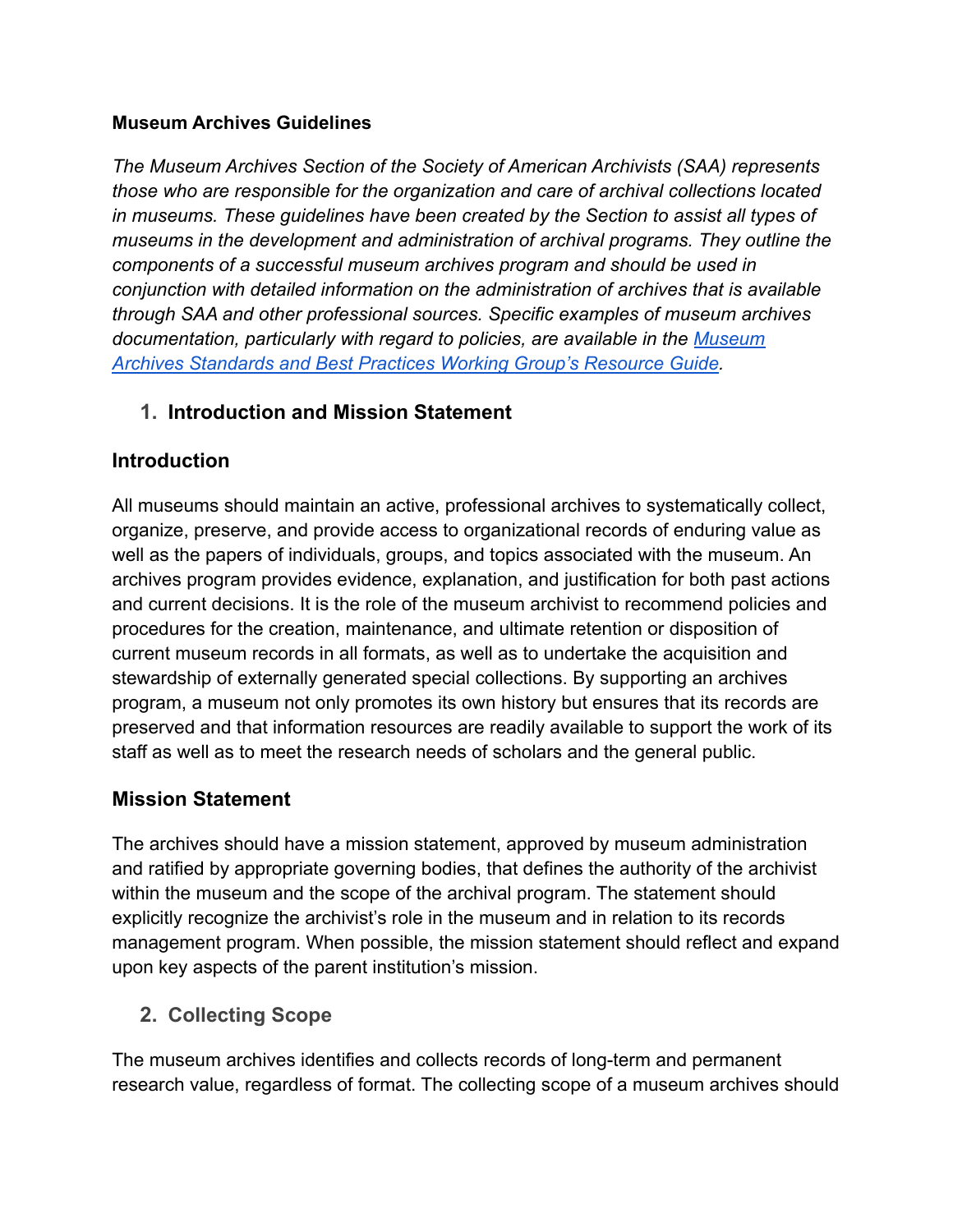be clearly outlined within the parent institution's overarching collections statement or maintained separately by the archives department. The materials described in the archives' collecting scope should add value to the museum's collections and exhibition programs and should reflect a commitment to diversity and inclusion.

A museum archives' collections may encompass:

1. Organizational records. These document institutional history and provide context for object collections. They may include, but are not limited to, records relating to programming, curatorial, administrative, legal, and fiscal activities.

2. Collection records, such as object, specimen, or conservation files. These may be part of the museum archives' collections or, if active records, kept in the curatorial, registration, or collections management offices. The museum archivist should advocate for and offer support for the stewardship of these records, including their potential transfer to the archives when appropriate.

3. Special collections. These may include papers of external and/or allied individuals and organizations as well as related topical collections that align with the museum's overarching mission.

#### **3. Organizational Placement**

While administrative placement, structure, and governance will reflect institutional differences and cultures, the museum archives should be placed within the museum's organizational structure at the same level as all other collections departments, with the museum archivist maintaining the equivalent custodial and related authority delegated by the director of the museum, governing board, or parent institution. The archives department should also be an independent entity within the museum's organizational structure, though the museum archives may also be an administrative affiliate of a parent institution's archives, such as when a museum is part of a larger university.

## **4. Professional Archivist and Archives Staffing**

The museum should have a professionally trained archivist. If institutional resources do not permit the hiring of a professionally trained archivist, expert advice should be sought in the management of the museum's archives and archival training provided to the staff member(s) made responsible for them.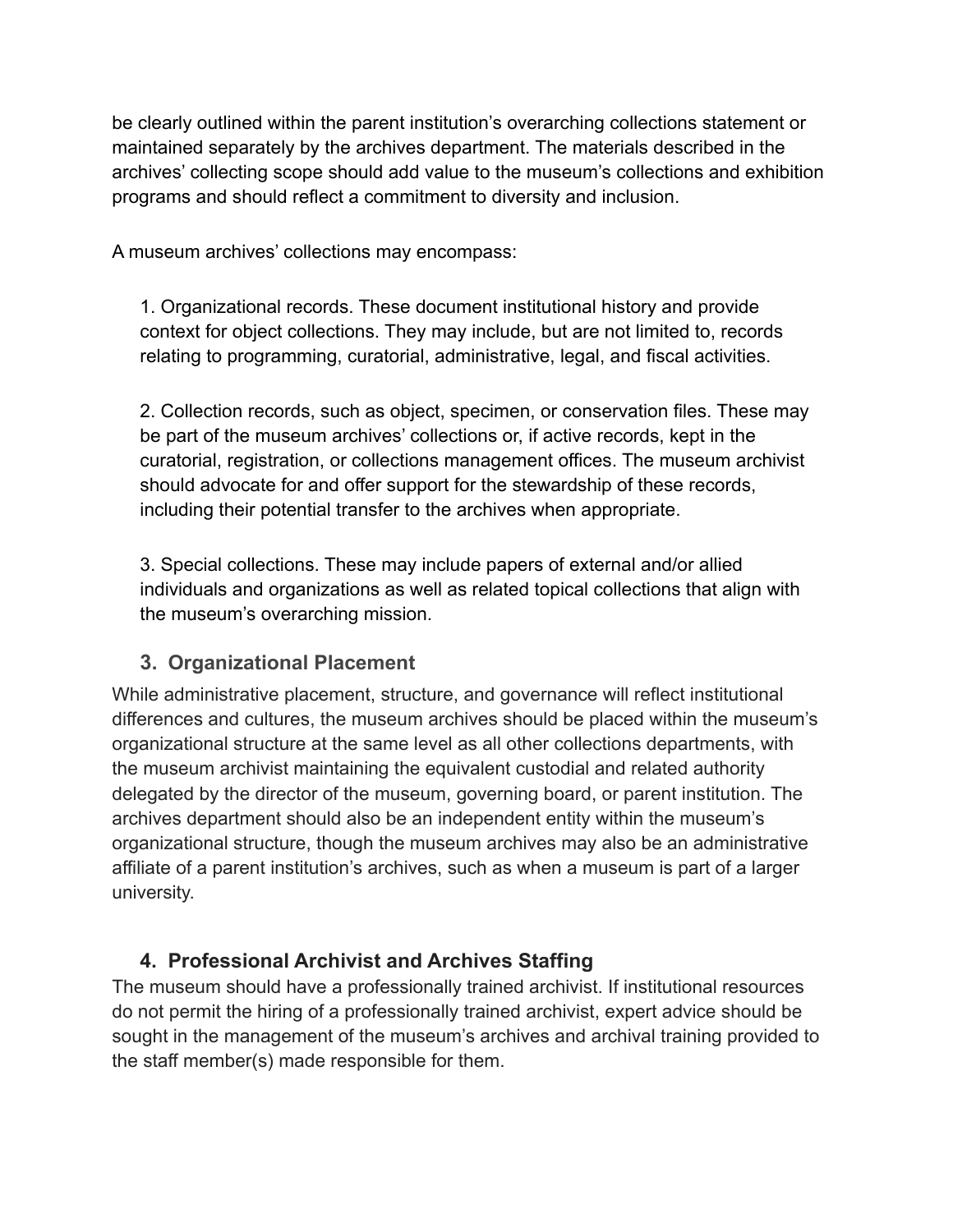The responsibilities of museum archivists are to appraise, acquire, arrange, describe, preserve, and facilitate access to the records of the museum and collections of related materials acquired from outside the museum. These responsibilities may be divided among multiple archives staff members. Museum archivists may also provide archival instruction and training on how to utilize primary source material to parties internal or external to their institution. Performing outreach and advocating for the archival program communicates the value of the museum archives.

The museum archivist should be empowered to undertake strategic planning for the museum archives, assess its resource needs, and create policies and procedures that follow professional best practices and ethics. The museum archivist should also be responsible for hiring archives staff. Archives staffing levels should be aligned with staffing for other museum departments. Hiring should follow a policy of nondiscrimination and equal opportunity and hiring activities should be implemented in a culturally competent manner.

## **5. Policies and Standards**

Museum archives should adopt existing institutional policies and standards in place at the museum when possible, refining as needed to suit archival practice. When such is not appropriate, archivists should create standalone policies for their repositories that draw upon professional archival [standards](https://www2.archivists.org/standards) and practices.

## **6. Records Management**

The museum archives should be responsible for, or maintain an active role in, the museum's records management program, including identifying records and scheduling their retention. The criteria for permanent records retention include:

- 1. Evidence of the structure, development, mission, and functions of the museum over time.
- 2. Documentation of the actions, decisions, policies, and fiscal and legal rights and responsibilities of the museum.
- 3. Research and informational value.

These criteria apply to records in all formats and on all platforms.

The museum archivist should be involved in the development of policies, guidelines, and records retention schedules pertaining to the maintenance, disposition, and preservation of all museum records, with the aim of avoiding records duplication and the retention of nonpermanent records. The museum archivist, as well as the records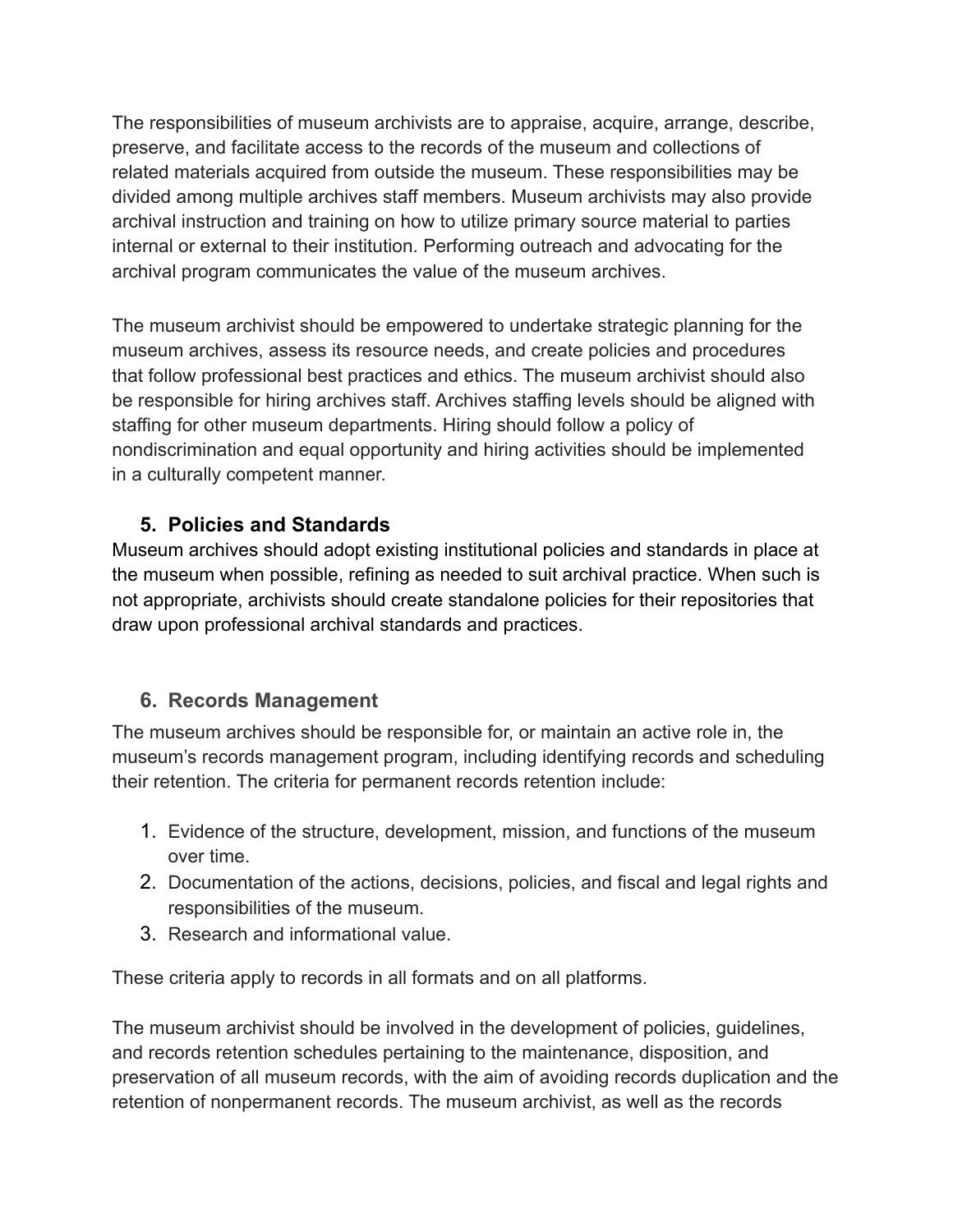creators and general counsel, if applicable, should also approve the appropriate disposition of records that must be maintained temporarily for fiscal or legal purposes. The museum archivist should be consulted for recommendations on the maintenance of permanently active records of archival value in noncustodial situations such as collection object or accession records under the care of a registrar, collections manager, curator, or conservator, as well as computer network backups managed by the information technology staff.

## **7. Infrastructure**

Well-supported and maintained physical and digital infrastructure is required to manage records in all formats within the museum archives. Robust institutional commitment as well as collaboration with other museum departments are necessary in building, implementing, and maintaining the museum archives' physical plant, storage areas, study rooms, and digital systems.

# **8. Access and Use**

Museum archives should provide access to all records that can be open to research use. Select holdings should be limited only by reasonable restrictions related to privacy, confidentiality, copyright laws, cultural sensitivity, cultural property rights, moral rights, and other purposes. Museum archives should provide equal research access to archival materials, regardless of the patron's status, affiliation, or intended use; however, it is typical for an institution's own staff members to have increased access to certain materials. Museum archives should also strive to provide intellectual and physical access through archival description and delivery of resources both in person and online whenever feasible.

# **9. Outreach**

Museum archives may organize exhibits, workshops, publications, presentations, instruction, tours, and other programming to promote collections and services, foster collaborative relationships, share and build knowledge, and advocate for financial support and resources. Museum archivists work individually and collaboratively with colleagues to create programs that are meaningful to their constituents and support the institutional mission and specific goals of the museum.

## **10. Repatriation**

Museum archives have an ethical responsibility to assist with the processes of repatriation and are encouraged to develop modes of collaboration, engagement, and